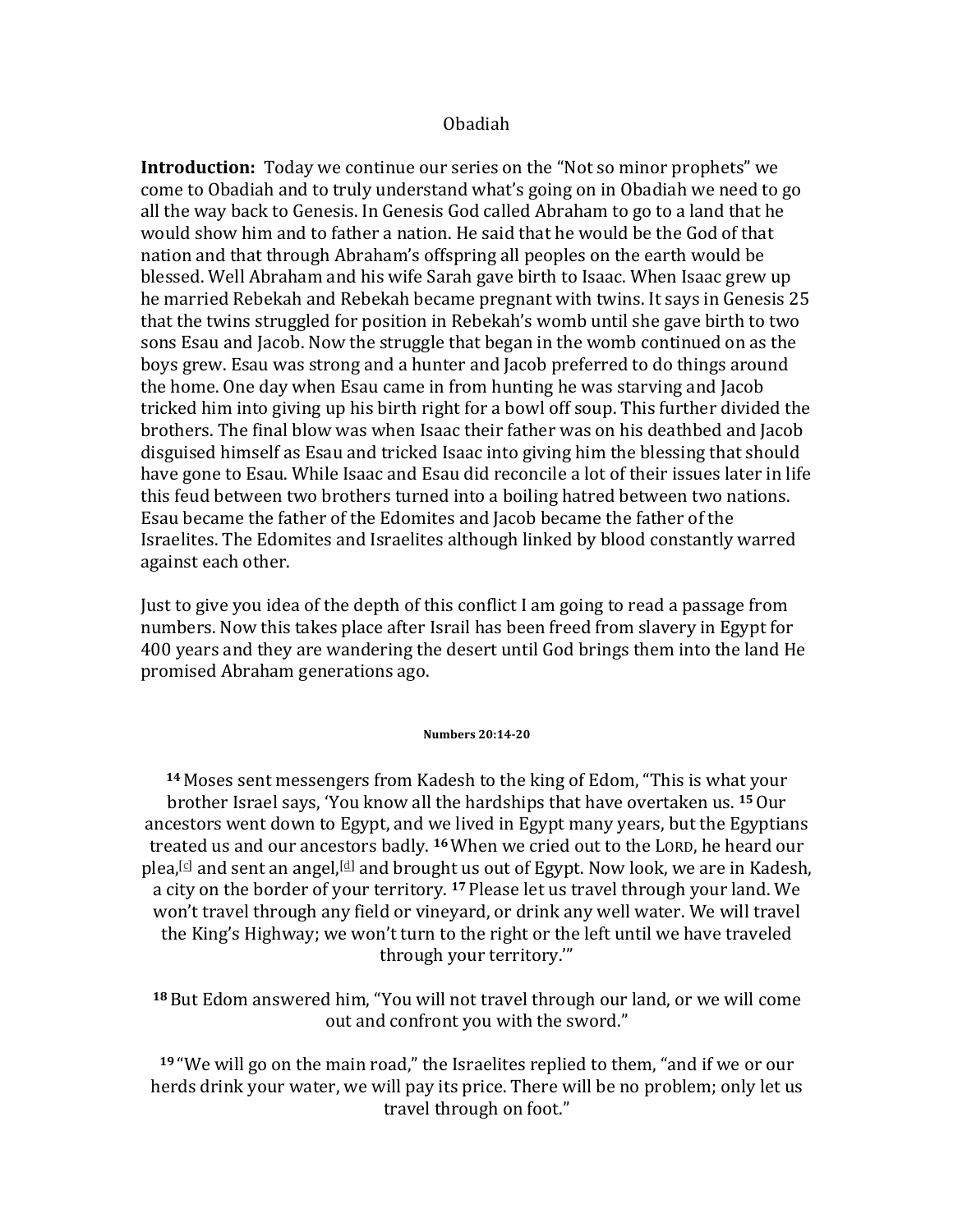<sup>20</sup> Yet Edom insisted, "You may not travel through." And they came out to confront them with a large force of heavily-armed people.<sup>[e] 21</sup> Edom refused to allow Israel to travel through their territory, and Israel turned away from them.

The Edomites hated the Israelites so much that they threatened to kill them if they even tried to travel through their land. No this conflict continued all through the Old Testament and reached a boiling point when Jerusalem was destroyed by the Assyrians in 586 BC. And that's where we come to Obadiah. Now Obadiah is the shortest of the prophets but his warning against the danger of pride and his promise of God's justice is vitally important to us today. So lets pray and then dive into the text. 

## **Obadiah 1:1-2:**

<sup>1</sup> The vision of Obadiah.

This is what the Lord GOD has said about Edom:

We have heard a message from the LORD; an envoy has been sent among the nations: "Rise up, and let's go to war against her." $[$ a] <sup>2</sup> Look, I will make you insignificant among the nations; you will be deeply despised.

# • Setting

- $\circ$  Prophet: Obadiah (servant of Yahweh)
- o Subject: prophecy of judgment against Edom
	- Good company Ezekiel 35:5-15
- $\circ$  When: sometime after 586BC
	- 2 Kings 25:1-7
- $\circ$  Audience: The Exiles of Jerusalem
	- Important: Not what is God saying to Edom but why are God's words of judgment against edom important for the Exiles of Jerusalem and why is that important to us today.

## Transition:

So now that we have the setting straightened out lets look at the sin Edom is guilty of…

## **Obadiah 1:3-4**

<sup>3</sup> Your arrogant heart has deceived you, vou who live in clefts of the rock[b][c] in your home on the heights,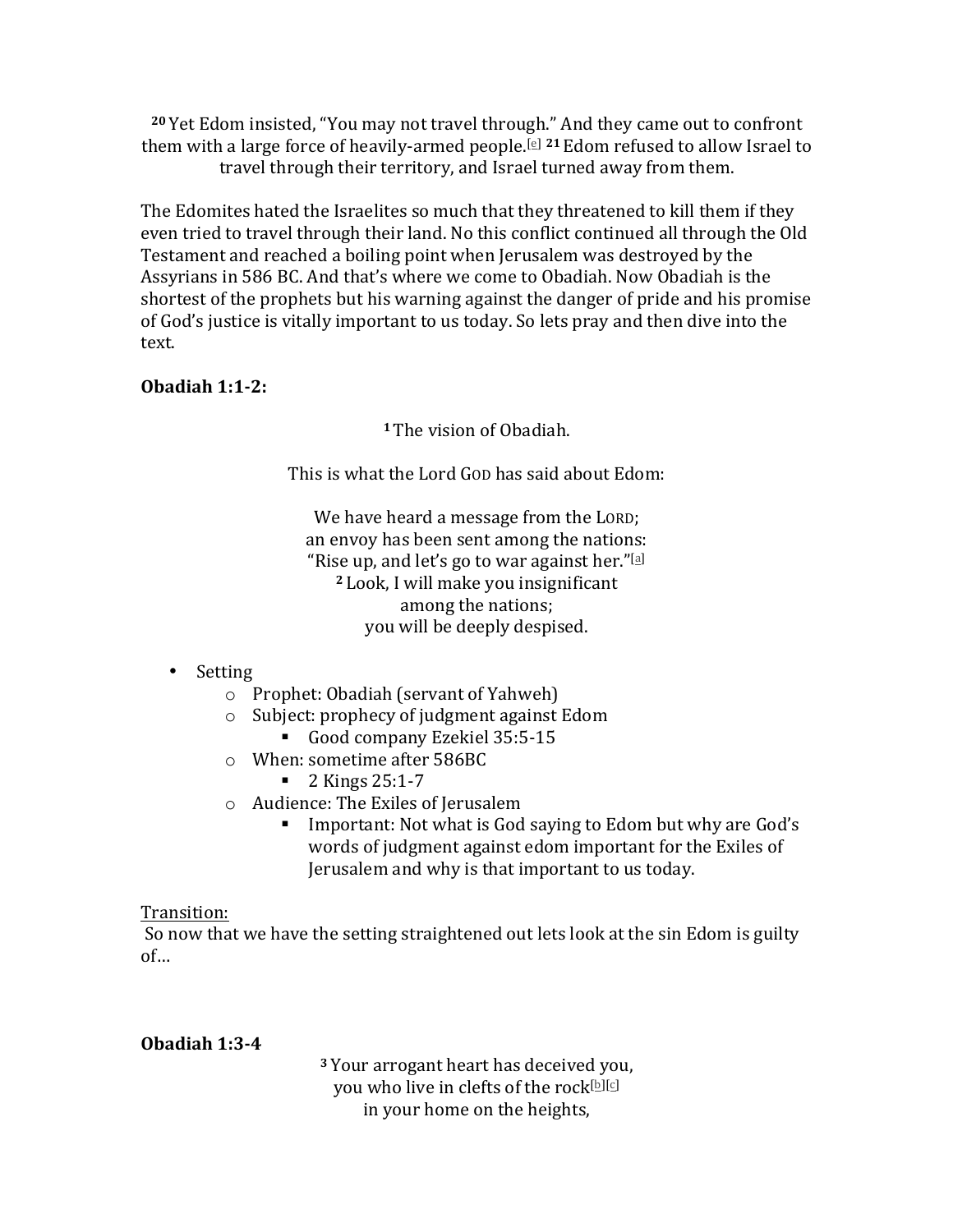who say to yourself, "Who can bring me down to the ground?" <sup>4</sup> Though you seem to soar<sup>[d]</sup> like an eagle and make your nest among the stars, even from there I will bring you down. This is the LORD's declaration.

- The Core sin of Edom is Pride
	- $\circ$  500 ad 7 deadly sins "Gregory the Great in his commentary on Job (Moralia in Job) calls pride the queen of sins and the root of all sin"
	- $\circ$  Their other sins are an out pouring of that one root sin pride
- How the geography of Edom lent itself to pride
	- $\circ$  (picture of petra)

**Transition:** Edoms Pride led them to do horrible things and God has some harsh words for them...

> <sup>5</sup> If thieves came to you, if marauders by night how ravaged you would be!wouldn't they steal only what they wanted? If grape harvesters came to you, wouldn't they leave a few grapes? **<sup>6</sup>**How Esau will be pillaged, his hidden treasures searched out! <sup>7</sup> Everyone who has a treaty with you will drive you to the border; everyone at peace with you will deceive and conquer you. Those who eat your bread will set<sup>[e]</sup> a trap for you. He will be unaware of it. 8 In that daythis is the LORD's declarationwill I not eliminate the wise ones of Edom and those who understand from the hill country of Esau? <sup>9</sup> Teman, <sup>[f]</sup> your warriors will be terrified so that everyone from the hill country of Esau will be destroyed by slaughter.

**Transition:** God says think about some of the worst people and what they do. Thieves rob your possessions take what doesn't belong to them, but they have a limit of what they can or a willing to take. Marauders, raiders, they come in and ravage the people. They kill and steal, but even they have a limit on how much chaos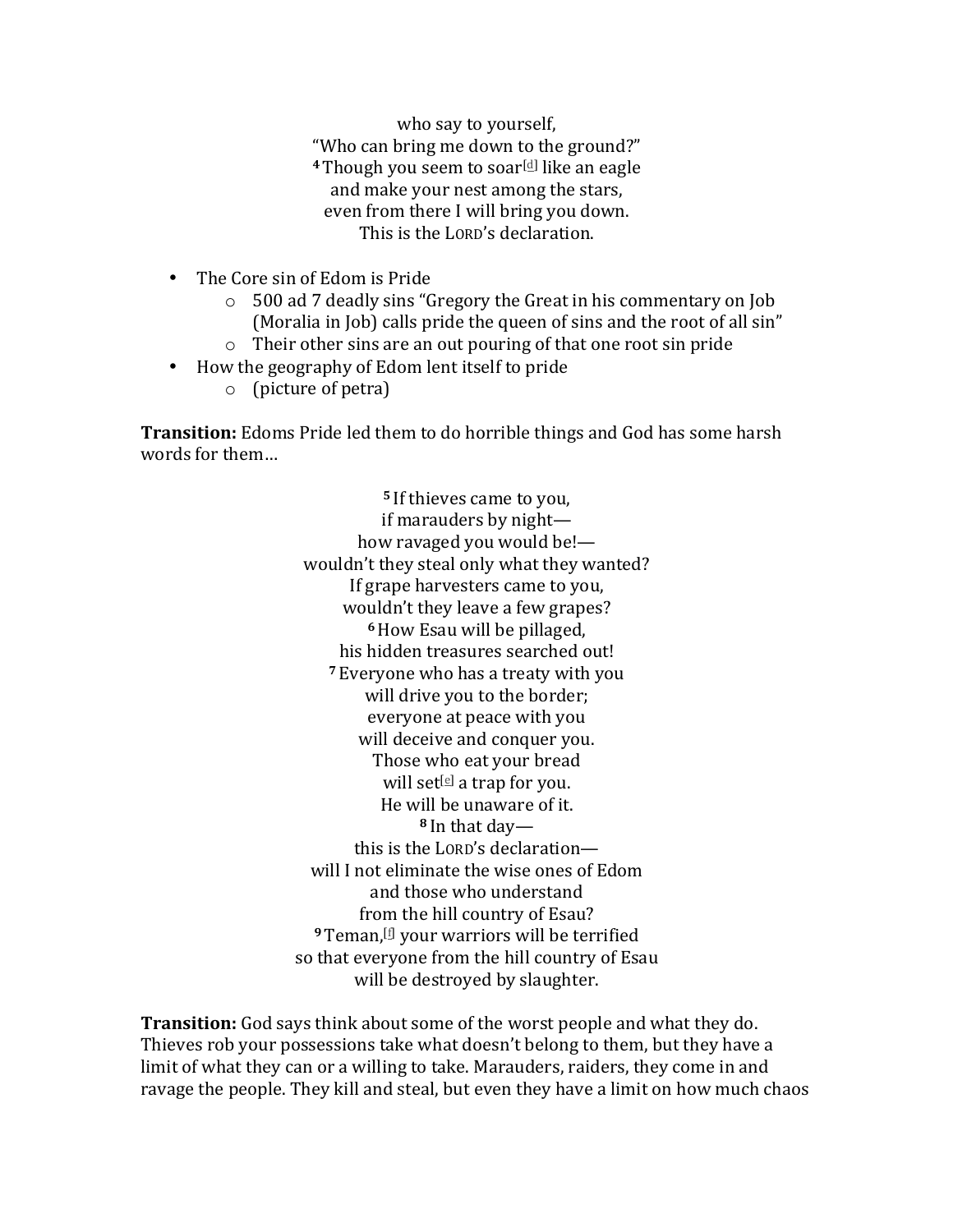they can cause. But God's judgment of Edom will be total. Nothing will be left of the tribe of Esau and all their lofty claims all their sources of pride will be eradicated.

One thing to note about Obadiah is there is no call to repentance, no offer of reprieve. Judgment is coming and there is no stopping it. So what did the pride of Edom lead them to do that was so horrible that it demands such a harsh judgment? Lets see… 

### **Obadiah 1:10-14**

<sup>10</sup> You will be covered with shame and destroyed forever because of violence done to your brother Jacob. 11 On the day you stood aloof, on the day strangers captured his wealth, while foreigners entered his city gate and cast lots for Jerusalem, you were just like one of them. <sup>12</sup> Do not gloat over your brother in the day of his calamity; do not rejoice over the people of Judah in the day of their destruction: do not boastfully mock in the day of distress. <sup>13</sup> Do not enter my people's city gate in the day of their disaster. Yes, you—do not gloat over their misery in the day of their disaster, and do not appropriate their possessions in the day of their disaster. <sup>14</sup> Do not stand at the crossroads to cut off their fugitives, and do not hand over their survivors in the day of distress.

- When Jerusalem was destroyed 586bc
	- $\circ$  Edom celebrated their destruction
	- $\circ$  The mocked the Israelites
		- Not only that
	- $\circ$  They participated in the destruction
	- $\circ$  Assyria burning the city
	- o Edom looting
	- $\circ$  Helping them capture those who fled
- Psalm 137

**1** By the rivers of Babylon there we sat down and wept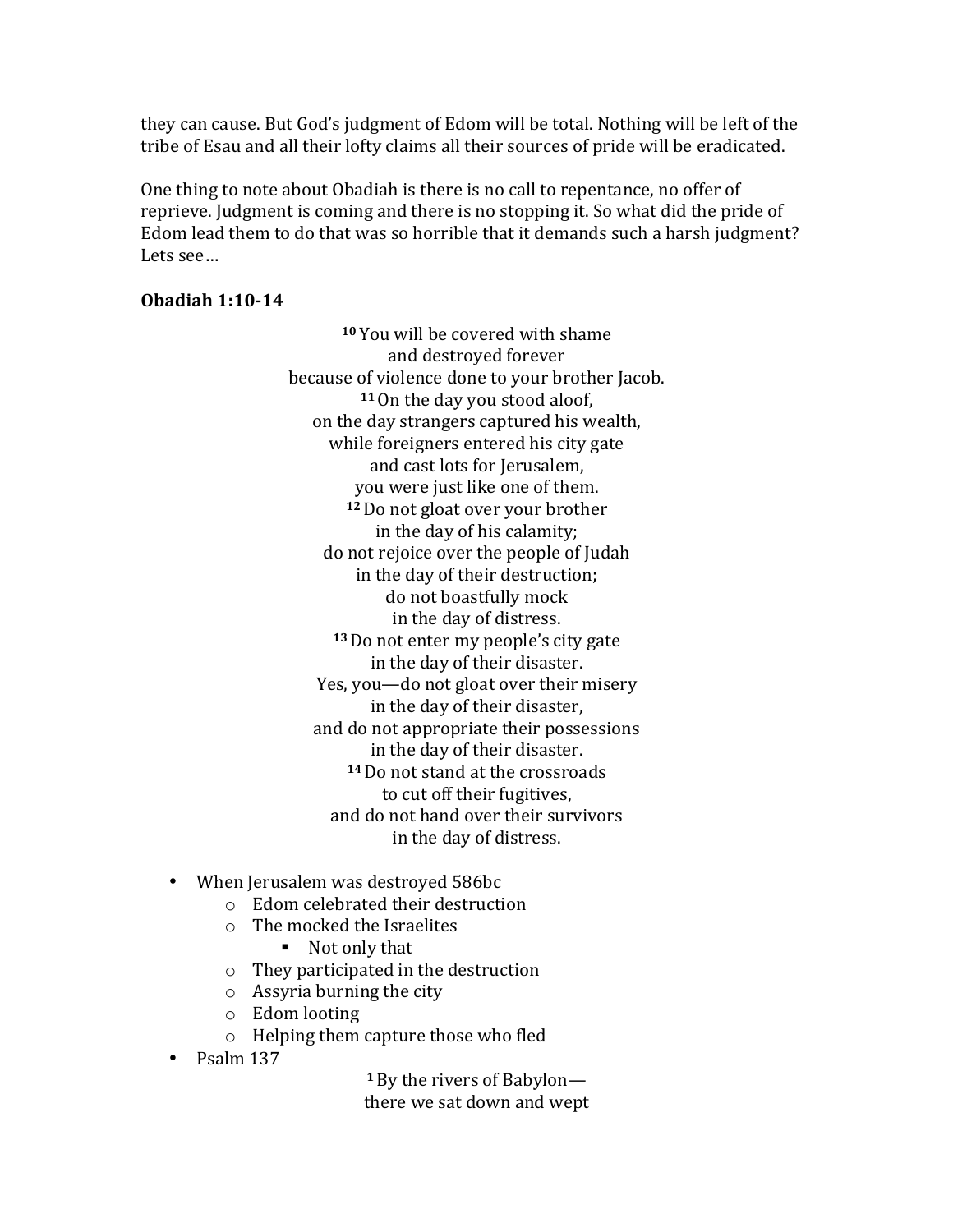when we remembered Zion. **2** There we hung up our lyres on the poplar trees, <sup>3</sup> for our captors there asked us for songs, and our tormentors, for rejoicing: "Sing us one of the songs of Zion." <sup>4</sup> How can we sing the LORD's song on foreign soil? <sup>5</sup> If I forget you, Jerusalem, may my right hand forget its skill. <sup>6</sup> May my tongue stick to the roof of my mouth if I do not remember you, if I do not exalt Jerusalem as my greatest joy! <sup>7</sup> Remember, LORD, what the Edomites said that  $day^{[a]}$  at Jerusalem: "Destroy it! Destroy it down to its foundations!" <sup>8</sup> Daughter Babylon, doomed to destruction, happy is the one who pays you back what you have done to us. <sup>9</sup> Happy is he who takes your little ones and dashes them against the rocks.

- Remember Jerusalem was not innocent
	- $\circ$  2 Chornicals 36:15-16 15 But the Lord, the God of their ancestors sent word against them by the hand of his messengers, sending them time and time again, for he had compassion on his people and on his dwelling place. 16 But they kept ridiculing God's messengers, despising his words, and scoffing at his prophets, until the Lord's wrath was so stirred up against his people that there was no remedy.
- Even though the judgment of Jerusalem was justified
	- $\circ$  Even though it was necessary to bring them to repentance
	- $\circ$  And they had brought it upon themselves
- It was wicked of Edom to celebrate.
	- $\circ$  Pride had so poisoned the minds of the Edomites that they rejoice in the destruction of Jerusalem and magnified their suffering
- Such a vitally important lesson
	- $\circ$  You see it from pastors
		- Keyboard warriors
		- In causal conversation
		- $\circ$  Out of a sick sense of pride disguised as righteousness
			- We laugh at the moral failures of our political opponents
			- We celebrate the death of Americas enemies
			- We look at a criminal sentenced to death and celebrate that they got what they deserved.
		- o Osama Bin Laden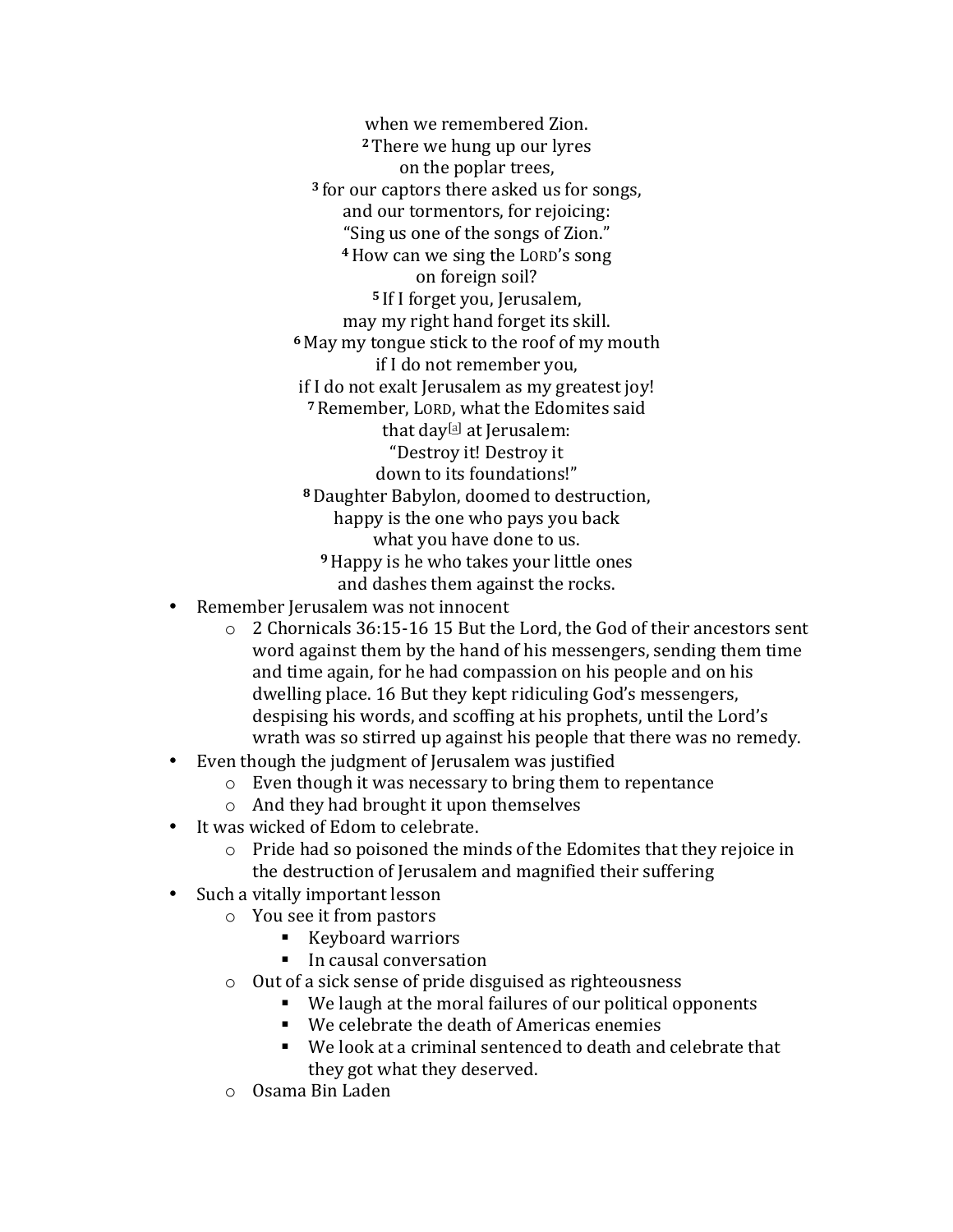- Jesus says I desire mercy not sacrifice
	- $\circ$  Not the righteous but sinners
- Ezekial 33 "'As I live—this is the declaration of the Lord GOD—I take no pleasure in the death of the wicked, but rather that the wicked person should turn from his way and live. Repent, repent of your evil ways!"
	- $\circ$  We often apply this verse to our own lives and wish the exact opposite for our enemies

**Transition:** We should take this warning seriously because God says that this judgment is not just for Edom...

# **Obadiah 1:15-16**

15 For the day of the LORD is near, against all the nations. As you have done, it will be done to you; what you deserve will return on your own head. <sup>16</sup> As you have drunk on my holy mountain, so all the nations will drink continually. They will drink and gulp down and be as though they had never been.

- When Jerusalem fell Edom gorged itself on the destruction and chaos
	- $\circ$  Fueled by pried they got drunk on the blood shed
	- $\circ$  God says on the Day of the Lord the people of all nations that get drunk on destruction and rejoice at the downfall of others will receive that chaos and destruction in return

**Transition:** He goes on to describe more what will happen specifically to Edom and its amazing looking back years later that we can see the words of God were fulfilled.

# **Obadiah 1:17-18**

<sup>17</sup> But there will be a deliverance on Mount Zion, and it will be holy; the house of Jacob will dispossess those who dispossessed them-<sup>18</sup> Then the house of Jacob will be a blazing fire, and the house of Joseph, a burning flame, but the house of Esau will be stubble; Jacob will set them on fire and consume Edom. Therefore no survivor will remain of the house of Esau, for the LORD has spoken.

• Verse 18 describes Edom as being consumed by the houses of Jacob and Joseph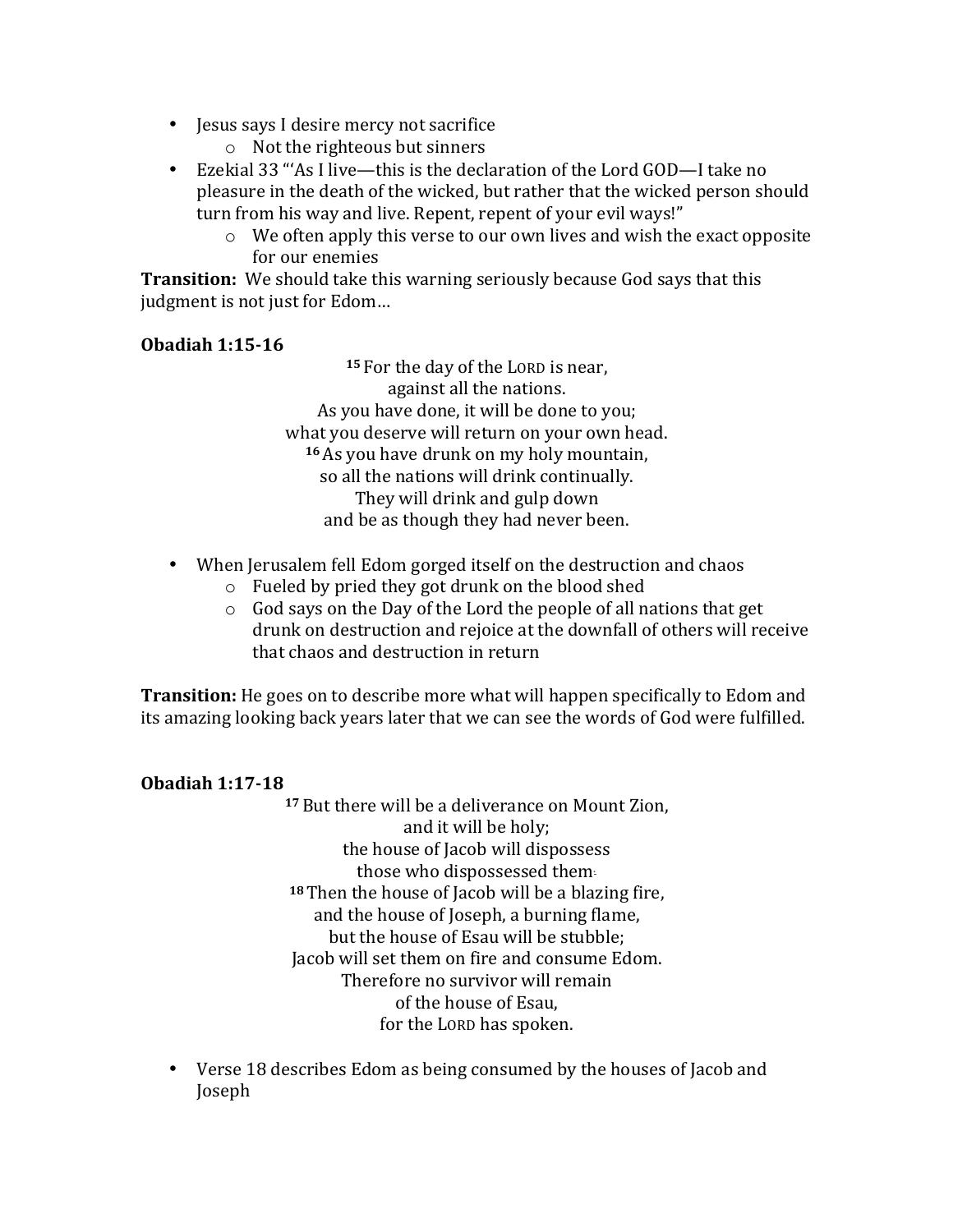- $\circ$  After Jerusalem fell Edom was destroyed by Persia, Assyria, and Babylon at different times.
- $\circ$  The scattered people became known as the Idumeans and they actually show up in the new testament
- $\circ$  Lived among the Jewish people and intermarried with them ■ Swallowed up and Little genetic distinction
- Jewish revolt in 135AD they fought along side the Jewish people
	- $\circ$  Rome defeated the revolt they virtually eradicated any genetic trace of the Edomite people
	- $\circ$  Genteic testing

**Transition**: Obadiah ends his prophecy with a promise of blessing and restoration not for Edom but for Israel...

> <sup>19</sup> People from the Negev will possess the hill country of Esau; those from the Judean foothills will possess the land of the Philistines. They $[n]$  will possess the territories of Ephraim and Samaria, while Benjamin will possess Gilead. **20** The exiles of the Israelites who are in Halah<sup>[o]</sup> and who are among the Canaanites as far as Zarephath as well as the exiles of Jerusalem who are in Sepharad will possess the cities of the Negev. <sup>21</sup> Saviors<sup>[p]</sup> will ascend Mount Zion to rule over the hill country of Esau, and the kingdom will be the LORD's.

• God promises that while Edom will be wiped off the face of the earth Israel will return and live again live in the land God promised to them. And the kingdom will be the Lord's

#### **Conclusion:**

I know that Obadiah has some pretty heavy stuff. Unlike the other prophets there is not the call to repentance or the promise of deliverance for the nation facing judgment but we need to remember that Obadiah is not written to Edom. Its written the Jews in Exile who have just faced their own judgment and in Obadiah we see both a warning and a promise.

God warns that Pride leads to destruction. Pride leads to the justification of horrible acts against people who are considered less. It leads to rejoicing at the suffering of others because it encourages us to declare that they got what they deserved. We live in a society that glorifies pride and celebrates the demise of those we see as enemies.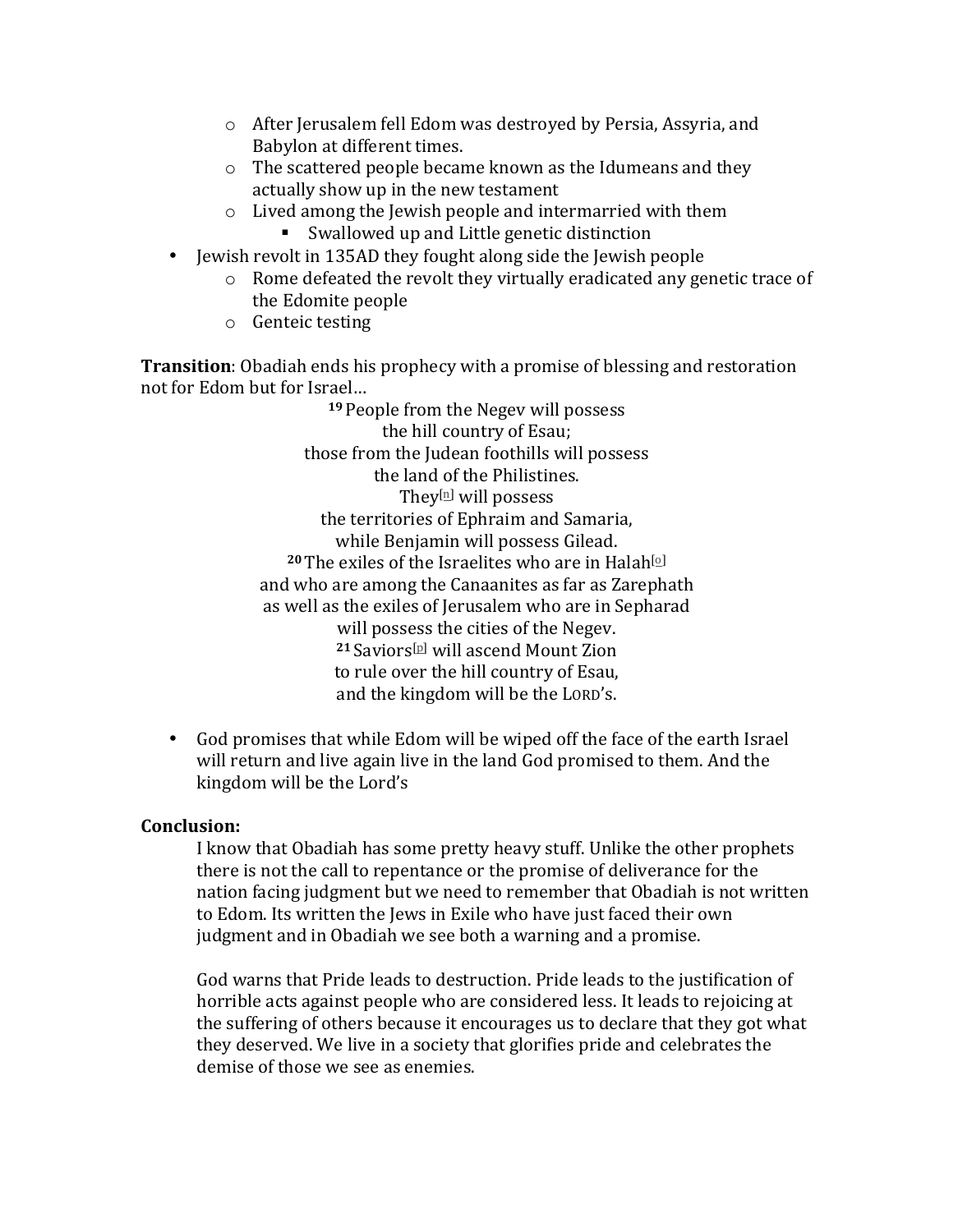So how do we respond to this warning in Obadiah. I think Ambrose of Milan in 397 AD has some important words for us...

#### Ambrose of Milan 397

And first grant that I may know how with inmost affection to mourn with those who sin; for this is a very great virtue, since it is written, "And you shall not rejoice over the children of Judah in the day of their destruction, and speak not proudly in the day of their trouble." Grant that so often as the sin of anyone who has fallen is made known to me I may suffer with him and not chide him proudly but mourn and weep, so that weeping over another I may mourn for myself, saying, "Tamar has been more righteous than I."

Our first response when we hear of the sin or the downfall of another especially our enemies should be to pray and mourn. Pray that God would win their souls that they would turn from their wickedness and live, and mourn that sin has such a hold on people that God loves deeply.

God challenges us to pray for our enemies to recognize sin for the devouring beast that it is and to pray not for destruction but deliverance. And as we pray in this way, even when it is hard God will transform our own hearts so that we will see how precious even our enemies are in the eyes of God.

So next time you see a story on social media or read an article pause pray and mourn and ask for God to bring about transformation.

Obadiah also contains a promise that one-day justice will be served. I like many people have a difficult time with passages about the wrath of God. Why doesn't he just win them all, transform their hearts show them His true glory. But Revelation 19 tells us that even when Jesus returns and his glory is on full display for all to see some will still rise up and try to kill Him.

The perfect love of God's justice hit me when I was in a prayer group in college and someone was wrestling with the wrath of God and a girl who had been pretty quite spoke up and said.

"When I was little someone hurt me really bad and he lived his whole life without ever facing justice. No one believed me when I told them what he did, he never went to jail. But I know that God believes me and that he right now is facing justice."

There is no such thing as a righteous loving God without perfectly just God. The promise of God's perfect justice means it is not our responsibility to settle the score but that we can law the burden of past wrongs and unsettled scores and the feet of Jesus.